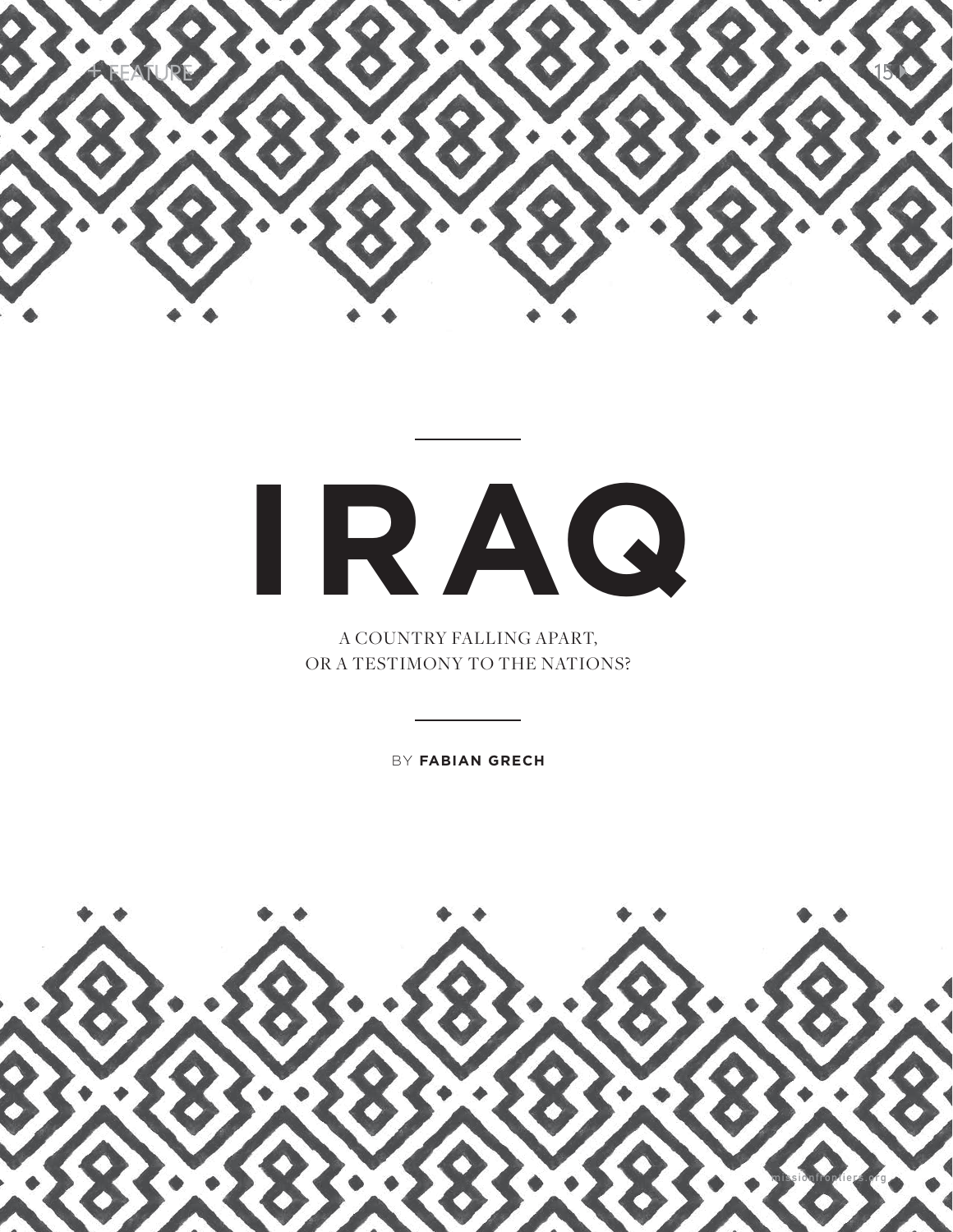Fabian Grech graduated from the Brownsville Revival School of Ministry (Pensacola, FL). He has served on the staff of John G. Lake Ministries (Dallas, TX), as an instructor at Fire School of Ministry (Concord, NC), and as a staff member of Freedom Challenge (Bastrop, LA).

**Looking back at 2012 when God called my family and a small team to move to Iraq** we knew that Iraq was a significant country in regards to what God wanted to do in the Middle East. He sent our team with a vision and blueprints on how to build. The vision was a picture of a wheel, the center hub being a House of Prayer, where the incense of worship and prayer continually rises before God.<sup>1</sup> This place, where the presence of God is experienced, cultivated, and taught would also operate as a School of Ministry to train leaders in both Word and Spirit.

The Lord moved us at just the right time, in order for our team to adjust to life in Iraq, start making disciples, and establish the Mesopotamia House of Prayer (MHOP) one and a half years before the visible invasion of the most demonic and deadliest terrorist group the world has witnessed in years.

In Iraq the majority of people in the Christian community have been "traditional or cultural Christians." At one time there were about 1.5 million people who identified themselves as Christian, but since 2003 that population has dropped to less than 200,000.2 After ISIS invaded in 2014 the number has fallen even more significantly. Most of the Iraqis leaving the country are Christian-background. The devil's plan is clearly to push the salt and light out of Iraq.

When ISIS started rapidly moving into our region last year, God moved strongly in my heart to see a greater prayer movement in Iraq. From a natural perspective I thought, "How can this happen? Believers are leaving! The Christian exodus has intensified, and people are even telling us to leave." However in September 2014, a joint effort of multiple houses of prayer (HOPs) from various countries gathered to engage in 50 hours of worship and prayer. God's presence was manifested in powerful ways! Local believers were filled with

his Spirit, many did not want to leave the prayer meeting, the sick were healed, others received fresh vision for their country, and several were eager to give themselves more to worship and prayer.

Since that time brothers and sisters from different HOPs have come to serve within MHOP by training Iraqi believers to learn instruments, worship with the Word, sing spontaneous songs, and grow in ways to engage sustained worship and prayer. It has been amazing to hear new songs of worship coming forth in Iraq at the MHOP! We believe the right foundations are being laid. The "new church" of Iraq will be a house of prayer for all nations, a habitation and resting place for God.<sup>3</sup>

The Iraqi people, especially the Kurds, are very kind and willing to hear our message. However since ISIS's invasion into Iraq we have begun to see an even greater openness of people's hearts, both from Muslim and traditional Christian backgrounds, to the message of the gospel. Many have questions about God and life, several want to receive prayer, and the sick specifically ask for Christians to pray for their healing. We are witnessing numerous Muslims questioning Islam and desiring to know more about what Christians believe. In our city there are refugees and internally-displaced peoples (IDPs) everywhere, and we regularly visit refugee camps to minister the gospel. Repeatedly, we encounter women in tears whos' husbands have been killed by ISIS; people tormented by nightmares; men wounded from terrorist attacks; and children paralyzed by fear, poverty and hopelessness.

Ever since the initial flood of Syrian refugees in 2013 God has been opening doors for us in various refugee camps. One nearby camp is full of hundreds of Muslim families from Mosul who are victims of ISIS. In the first visit to this camp our team had the opportunity to worship Jesus in Arabic. As a crowd